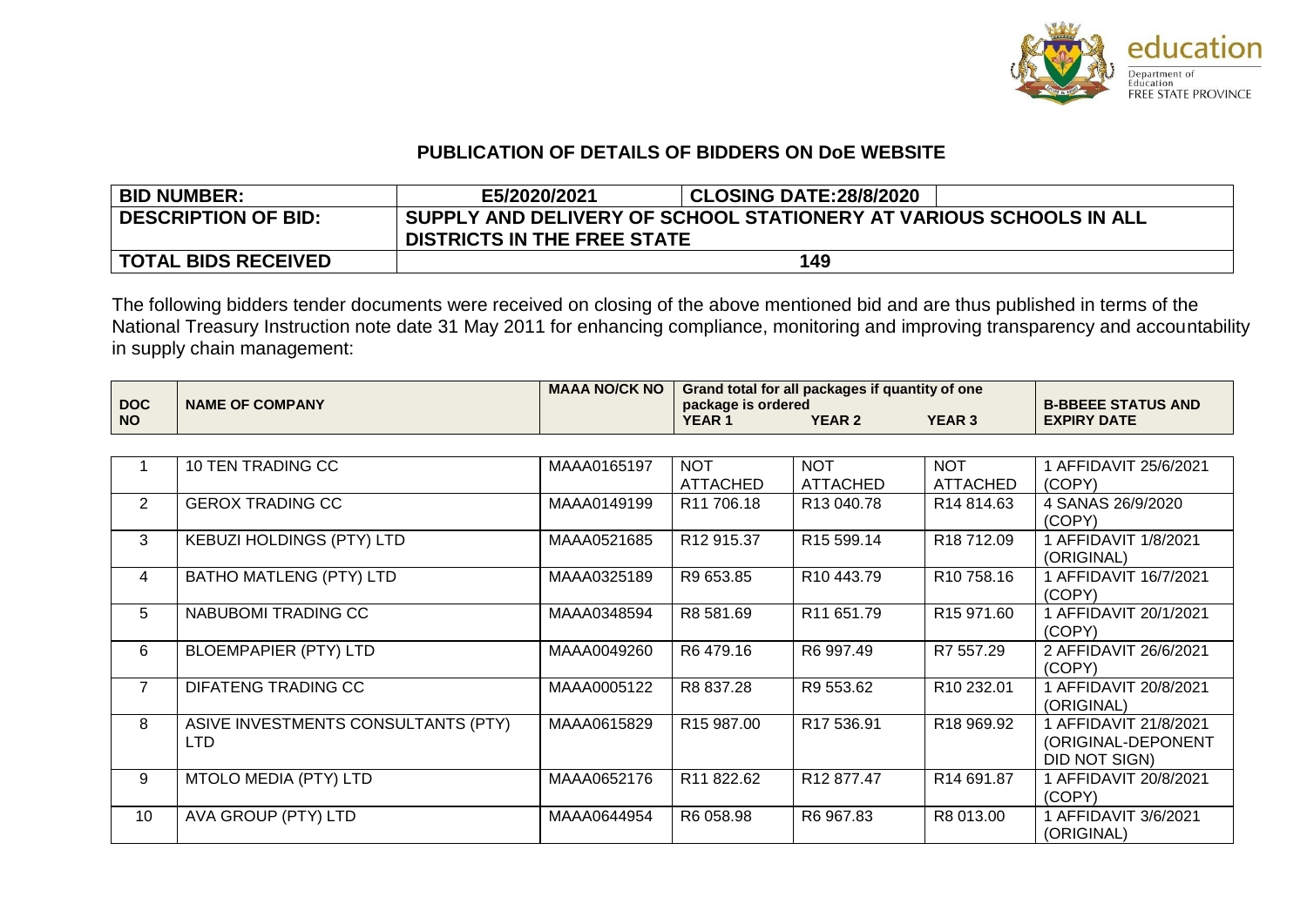| 11              | REVERT E RECYCLING AND PROJECTS CC                           | MAAA0021875 | R31 168.68                       | R37 364.57                       | R40 885.16                       | 1 SANAS 28/2/2021<br>(ORIGINAL CERTIFIED)                           |
|-----------------|--------------------------------------------------------------|-------------|----------------------------------|----------------------------------|----------------------------------|---------------------------------------------------------------------|
| 12              | QUELLE PROJECTS (PTY) LTD                                    | MAAA0377611 | R5 916.68                        | R6 678.62                        | R7 680.41                        | 1 AFFIDAVIT<br>29/7/2021 (ORIGINAL)                                 |
| $\overline{13}$ | <b>GODGRACE (PTY) LTD</b>                                    | MAAA0435974 | <b>NOT</b><br><b>ATTACHED</b>    | <b>NOT</b><br><b>ATTACHED</b>    | <b>NOT</b><br><b>ATTACHED</b>    | 1 AFFIDAVIT 25/6/2021<br>(COPY-DEPONENT DID<br><b>NOT SIGN)</b>     |
| 14              | NTHEBA DISTRIBUTORS CC                                       | MAAA0912177 | R10 136.00                       | R10 845.52                       | R11 604.71                       | 1 DTI 12/5/2021                                                     |
| 15              | MADOVA PROJECTS AND TRADING (PTY) LTD                        | MAAA0346335 | R9 165.40                        | R9 782.98                        | R13 026.94                       | 1 AFFIDAVIT 29/2/2021<br>(COPY)                                     |
| 16              | <b>DON MASE PROJECTS (PTY) LTD</b>                           | MAAA0932741 | R3 041.40                        | R3 512.97                        | R4 028.80                        | 1 AFFIDAVIT 20/8/2021<br>(ORIGINAL)                                 |
| 17              | <b>TINDLOVUKATI TRADING CC</b>                               | MAAA0062064 | R15 795.26                       | R16 908.03                       | R18 104.02                       | 1 DTI 5/3/2021<br>(ORIGINAL CERTIFIED)                              |
| 18              | <b>VICS TRADING (PTY) LTD</b>                                | MAAA0446359 | R6 768.12                        | R7 444.93                        | R8 189.43                        | 1 DTI 9/9/2020                                                      |
| 19              | KGOMO YA MAPHURA GENERAL TRADING CC                          | MAAA0102032 | R11 876.12                       | R13 657.53                       | R15 706.16                       | 1 AFFIDAVIT 21/8/2021<br>(ORIGINAL)                                 |
| 20              | ARATEC IMPORT AND EXPORT CC                                  | MAAA0934559 | R4 826.68                        | R5 550.81                        | R6 467.51                        | 1 AFFIDAVIT 9/6/2021<br>(ORIGINAL)                                  |
| 21              | THAKAMPHA 14 (PTY) LTD                                       | MAAA0821927 | R12 002.00                       | R13 928.00                       | R15 531.00                       | 1 AFFIDAVIT 19/8/2021<br>(ORIGINAL)                                 |
| 22              | MOTHEKO PROJECTS (PTY) LTD                                   | MAAA0264061 | R12076.79                        | R <sub>15</sub> 148.22           | R14 723.56                       | 1 AFFIDAVIT 13/5/2021<br>(COPY)                                     |
| 23              | LELOKONYANA ISAK LETSENG T/A IZUZ<br><b>GIBBOR (PTY) LTD</b> | MAAA0011856 | <b>NO FINAL</b><br><b>PRICES</b> | <b>NO FINAL</b><br><b>PRICES</b> | <b>NO FINAL</b><br><b>PRICES</b> | 1 AFFIDAVIT 14/8/2021<br>(ORIGINAL)                                 |
| 24              | K2014130774 (SOUTH AFRICA) T/A TKD<br><b>HOLDINGS</b>        | MAAA0104584 | R9 163.96                        | R10 000.43                       | R11 205.20                       | 0 AFFIDAVIT 4/3/2021<br>(ORIGINAL INDICATE<br><b>LEVEL 1&amp;2)</b> |
| 25              | FLOWERDEW 142 CC                                             | MAAA0081551 | R8 584.46                        | R9 871.93                        | R12 340.21                       | 1 AFFIDAVIT 17/6/2021<br>(COPY)                                     |
| 26              | DROPGOAL TRADING 504 CC                                      | MAAA0319062 | R13 699.00                       | R16 404.00                       | R19 851.50                       | 1 AFFIDAVIT 20/8/2021<br>(ORIGINAL)                                 |
| 27              | HAATI INVESTMENTS CC                                         | MAAA0179710 | R6 103.97                        | R6 225.65                        | R6 989.11                        | 1 AFFIDAVIT 29/5/2021<br>(ORIGINAL)                                 |
| 28              | EL REINO PROPERTIES (PTY) LTD                                | MAAA0913002 | R12 412.97                       | R13 037.22                       | R13 692.74                       | 1 SAICA 16/6/2021<br>AFFIDAVIT(ORIGINAL<br>CERTIFIED)               |
| 29              | R AND L INVESTMENTS CC                                       | MAAA039598  | R4 766.15                        | R5 242.77                        | R5 767.04                        | 1 AFFIDAVIT 31/7/2021<br>(ORIGINAL)                                 |
| 30              | <b>MAVRO PROJECTS (PTY) LTD</b>                              | MAAA0768497 | R <sub>15</sub> 282.99           | R22 859.92                       | R34 892.36                       | 1 AFFIDAVIT 20/8/2021<br>(ORIGINAL-NOT SIGNED<br>BY COMMISSIONER)   |
| $\overline{31}$ | SETSONG GENERAL TRADING 42 CC-                               | MAAA0075654 | R7 220.32                        | R7 399.11                        | R7 497.59                        | 0 SANAS (COMBINED                                                   |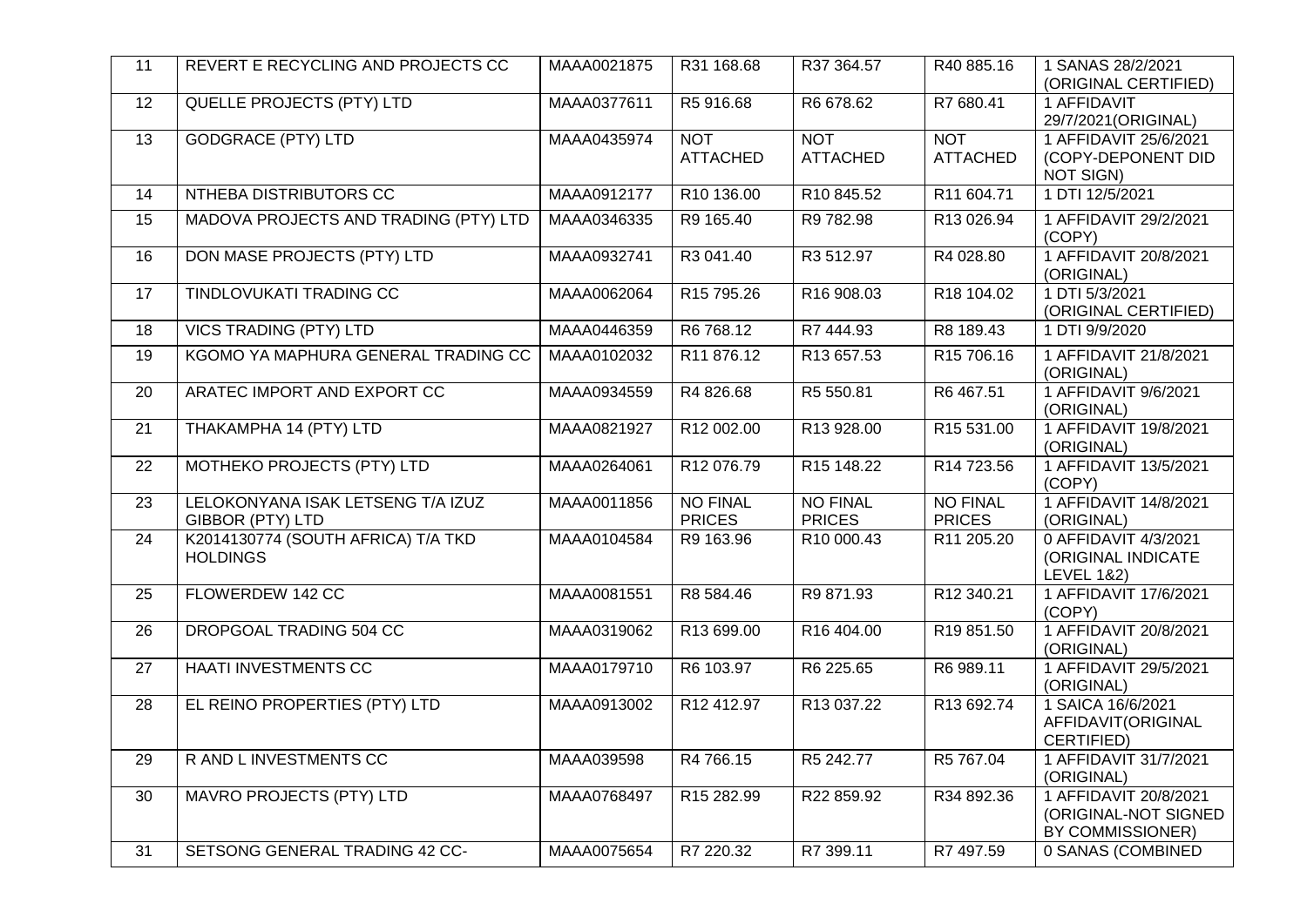|                 | DIAMOND BLUE TRADING 511 CC J/V                                          | MAAA0136104 |                                  |                                  |                                  | NO LEVEL INDICATED)                                       |
|-----------------|--------------------------------------------------------------------------|-------------|----------------------------------|----------------------------------|----------------------------------|-----------------------------------------------------------|
| 32              | RED PENCIL MANAGEMENT CONSULTING<br>AND PROFESSIONAL SUPPLIERS (PTY) LTD | MAAA0013699 | R12 496.98                       | R19 986.84                       | R33 341.65                       | 1 AFFIDAVIT 19/8/2021<br>(ORIGINAL)                       |
| $\overline{33}$ | SERVILOG 62 CC                                                           | MAAA0138137 | R11 637.58                       | R12 080.30                       | R12 539.87                       | 1 AFFIDAVIT 25/6/2021<br>(ORIGINAL)                       |
| 34              | BLOEM LIFESTYLE MANAGEMENT (PTY) LTD                                     | MAAA0904870 | R4 826.68                        | R5 550.81                        | R6 467.51                        | 1 AFFIDAVIT 22/4/2021<br>(COPY)                           |
| 35              | KATLEGO17 (PTY) LTD                                                      | MAAA0062671 | R6 125.95                        | R8 584.67                        | R11 202.22                       | 1 DTI 19/7/2021                                           |
| 36              | ECOH MULTIMEDIA SOLUTIONS CC                                             | MAAA0007579 | R12 873.63                       | R13 285.19                       | R14 293.54                       | 1 AFFIDAVIT 2/7/2021<br>(COPY)                            |
| 37              | BUFFY CIVIL CONTRACTORS (PTY) LTD                                        | MAAA0082830 | R10 932.39                       | R12 723.20                       | R <sub>16</sub> 319.09           | 1 DTI 14/8/2021<br><b>AFFIDAVIT ORIGINAL</b><br>21/8/2021 |
| 38              | CENTRAL PLAZA INVESTMENTS 199 (PTY)<br><b>LTD</b>                        | MAAA0165692 | R9 625.34                        | R10 571.92                       | R11 575.42                       | 1 AFFIDAVIT 21/4/2021<br>(COPY)                           |
| 39              | AFRO BRAND DESIGN AND ADVERTISING<br>(PTY) LTD                           | MAAA0260679 | <b>NO FINAL</b><br><b>PRICES</b> | <b>NO FINAL</b><br><b>PRICES</b> | <b>NO FINAL</b><br><b>PRICES</b> | 1 AFFIDAVIT 15/7/2021<br>(COPY)                           |
| 40              | LIPHOLO AND SON GENERAL TRADING (PTY)<br><b>LTD</b>                      | MAAA0190194 | R11 093.51                       | R12 467.33                       | R17 822.75                       | 1 AFFIDAVIT 21/8/2021<br>(ORIGINAL)                       |
| 41              | LEHLASEDI DISTRIBUTORS (PTY) LTD                                         | MAAA0683638 | R8 732.19                        | R10 982.95                       | R13 864.62                       | 1 AFFIDAVIT 20/8/2021<br>(ORIGINAL)                       |
| 42              | VHUNA OKUHLE INVESTMENT (PTY) LTD                                        | MAAA0528432 | R16 127.50                       | R17 223.56                       | R18 467.26                       | 1 AFFIDAVIT 21/8/2021<br>(ORIGINAL)                       |
| 43              | <b>SHIRONA (PTY) LTD</b>                                                 | MAAA0354710 | R6 949.02                        | R6 949.52                        | R6 949.52                        | 0 AFFIDAVIT-NO LEVEL<br><b>INDICATED</b>                  |
| 44              | THEMASE BUSINESS ENTERPRISE CC                                           | MAAA0079722 | <b>NO FINAL</b><br><b>PRICES</b> | <b>NO FINAL</b><br><b>PRICES</b> | <b>NO FINAL</b><br><b>PRICES</b> | 1 AFFIDAVIT 19/8/2021<br>(ORIGINAL)                       |
| 45              | LACTA-B (PTY) LTD                                                        | MAAA0522370 | R <sub>2</sub> 948.98            | R3 367.41                        | R3 847.54                        | 1 AFFIDAVIT 19/8/2021<br>(ORIGINAL)                       |
| 46              | NBS (NAKANYANE BUSINESS SOLUTIONS) CC                                    | MAAA0060332 | R8 922.37                        | R10 706.84                       | R12 848.21                       | 1 AFFIDAVIT19/8/2021<br>(ORIGINAL)                        |
| 47              | TWO PRECIOUS WOMEN (PTY) LTD                                             | MAAA0897401 | <b>NOT</b><br><b>ATTACHED</b>    | <b>NOT</b><br><b>ATTACHED</b>    | <b>NOT</b><br><b>ATTACHED</b>    | 1 AFFIDAVIT<br>8/6/2021 (ORIGINAL)                        |
| 48              | <b>G MERE (PTY) LTD</b>                                                  | MAAA0079008 | <b>NOT</b><br><b>ATTACHED</b>    | <b>NOT</b><br><b>ATTACHED</b>    | <b>NOT</b><br><b>ATTACHED</b>    | 1 DTI 31/10/2020                                          |
| 49              | <b>LECTIO PUBLISHERS (PTY) LTD</b>                                       | MAAA0019360 | R7 638.11                        | R9 091.63                        | R10 850.47                       | 2 AFFIDAVIT 12/8/2021<br>(ORIGINAL)                       |
| 50              | CLEVER KIDS EDUCATIONAL TOOLS (PTY)<br><b>LTD</b>                        | MAAA0195569 | R4 915.22                        | R5 652.38                        | R6 500.79                        | 2 AFFIDAVIT 19/8/2021<br>(ORIGINAL)                       |
| 51              | CABANI CONSULTING AND TRADING CC                                         | MAAA0092574 | R8 375.27                        | R8 703.79                        | R9 128.20                        | 1 AFFIDAVIT 13/8/2021<br>(ORIGINAL)                       |
| 52              | SOSESIMPHOKE TRANSPORT AND GENERAL<br><b>TRADING CC</b>                  | MAAA0037210 | R8 617.25                        | R9 479.30                        | R10 436.42                       | 1 AFFIDAVIT 20/8/2021<br>(ORIGINAL)                       |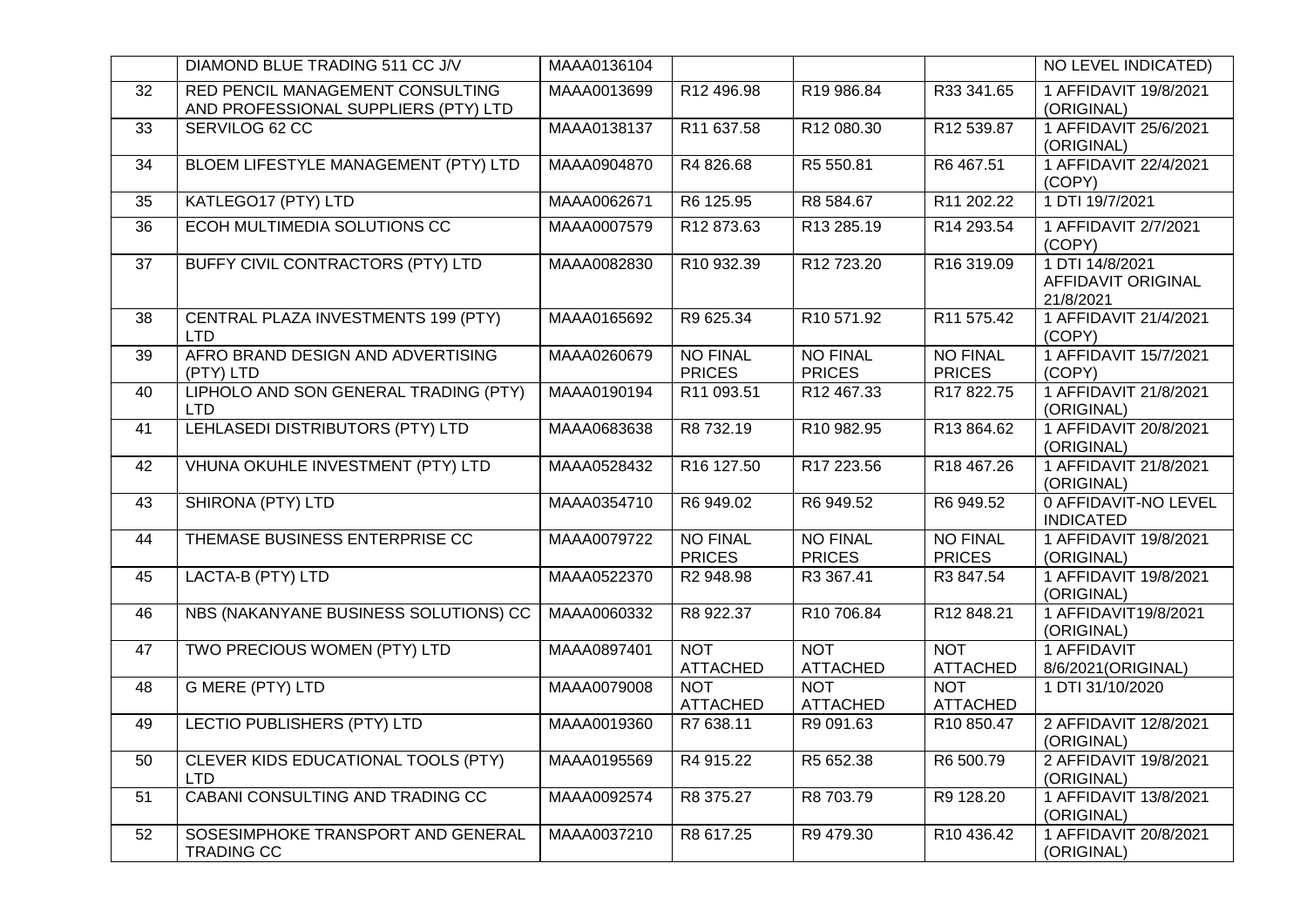| 53 | WW CIVIL AND CONSTRUCTION (PTY) LTD                                      | MAAA0419816                | R9 868.93                        | R10 066.31                       | R10 281.01                       | 1 AFFIDAVIT 4/8/2021<br>(ORIGINAL)                                      |
|----|--------------------------------------------------------------------------|----------------------------|----------------------------------|----------------------------------|----------------------------------|-------------------------------------------------------------------------|
| 54 | BLUE NOTE CONSTRUCTION AND PROJECTS                                      | MAAA0051933                | R10 335.62                       | R10 335.34                       | R10 335.34                       | 1 AFFIDAVIT 20/8/2021<br>(ORIGINAL)                                     |
| 55 | <b>HLUMELA PROJECTS (PTY) LTD</b>                                        | MAAA0801454                | R5 916.68                        | R6 676.62                        | R7 580.41                        | 0 AFFIDAVIT<br>29/7/2021 (ORIGINAL-<br>LEVEL NOT INDICATED)             |
| 56 | REKAOFELA DIKWENA TRADING AND<br>PROJECTS (PTY) LTD                      | MAAA0017118                | R6 324.42                        | R7 957.19                        | R9 596.36                        | 1 AFFIDAVIT 20/8/2021<br>(ORIGINAL)                                     |
| 57 | TJ BOOK SELLERS AND SECURITY SERVICES<br>(PTY) LTD/LECTIO PUBLISHERS J/V | MAAA0590579<br>MAAA0019360 | R7 638.11                        | R9 091.63                        | R10 850.47                       | 0 NOT COMBINED                                                          |
| 58 | GUSHE CONSTRUCTION AND TRADING (PTY)<br><b>LTD</b>                       | MAAA0001067                | R11 093.51                       | R12 467.33                       | R17 822.75                       | 1 AFFIDAVIT 21/8/2021<br>(ORIGINAL)                                     |
| 59 | AM-PM LEARNING SOLUTIONS (PTY) LTD                                       | MAAA0169157                | R4 155.64                        | R4 502.98                        | R4 865.42                        | 1 DTI 5/8/2021                                                          |
| 60 | KHALIENYANE TRADING CC                                                   | MAAA0100281                | R12 854.95                       | R15 425.94                       | R18 511.13                       | 1 AFFIDAVIT 18/8/2021<br>(ORIGINAL)                                     |
| 61 | BOPHELO BOTLE SOLUTIONS (PTY) LTD                                        | MAAA0493041                | <b>NO FINAL</b><br><b>PRICES</b> | <b>NO FINAL</b><br><b>PRICES</b> | <b>NO FINAL</b><br><b>PRICES</b> | 0 AFFIDAVIT 14/8/2021<br>(ORIGINAL-NOT<br>SIGNED)                       |
| 62 | <b>SGO GROUP (PTY) LTD</b>                                               | MAAA0769393                | R13 621.50                       | R13 963.98                       | R14 662.17                       | 1 AFFIDAVIT<br>17/8/2021 (ORIGINAL)                                     |
| 63 | <b>BINOFUSION (PTY) LTD</b>                                              | MAAA0200549                | R13 535.95                       | R17 889.65                       | R23 747.13                       | 1 DTI 18/8/2021 (COPY)                                                  |
| 64 | ISITSEMBISO PROJECTS (PTY) LTD                                           | MAAA0933935                | R11 448.76                       | R13 419.90                       | R13 101.44                       | 1 SANAS 3/3/2021<br>(COPY)                                              |
| 65 | ATLEHANG BASADI BUILDING AND<br><b>CONSTRUCTION CC</b>                   | MAAA0480067                | R3 718.10                        | R4 275.82                        | R4 917.19                        | 1 AFFIDAVIT 4/11/2020<br>(ORIGINAL-CERTIFIED)                           |
| 66 | SELLO LETSWENI TRADING AND PROJECTS<br>(PTY) LTD                         | MAAA0420430                | <b>NOT</b><br><b>ATTACHED</b>    | <b>NOT</b><br><b>ATTACHED</b>    | <b>NOT</b><br><b>ATTACHED</b>    | 1 AFFIDAVIT 20/8/2021<br>(ORIGINAL-CERTIFIED)                           |
| 67 | CANDYS UNLIMITED COLLECTION (PTY) LTD                                    | MAAA0168015                | <b>NO FINAL</b><br><b>PRICES</b> | <b>NO FINAL</b><br><b>PRICES</b> | <b>NO FINAL</b><br><b>PRICES</b> | 1 AFFIDAVIT 5/4/2021<br>(COPY)                                          |
| 68 | ATILE MANAGEMENT CONSULTING (PTY) LTD                                    | MAAA0701231                | R14 685.57                       | R16 888.41                       | R19 421.67                       | 1 DTI 4/11/2020 (COPY)                                                  |
| 69 | WOCYANE ENGINEERING AND GENERAL<br><b>TRADING (PTY) LTD</b>              | MAAA0900481                | R5 918.43                        | R6811.93                         | R7 833.73                        | 1 AFFIDAVIT 10/8/2021<br>(ORIGINAL-NOT<br>SIGNED) DTI COPY<br>19/2/2021 |
| 70 | CHURCH OF GOD OF PROPHECY NATIONAL                                       | MAAA0393509                | R3 735.83                        | R4 298.99                        | R4 958.01                        | 2 AFFIDAVIT 14/8/2021<br>(ORIGINAL)                                     |
| 71 | S`JEJEZA EVENTS AND TRADING CC                                           | MAAA0079941                | R13 707.59                       | R15 900.81                       | R18 444.93                       | 1 AFFIDAVIT 21/8/2021<br>(ORIGINAL)                                     |
| 72 | DEFENSOR ELECTRONIC SECURITY<br>SYSTEMS (PTY) LTD                        | MAAA0590471                | R12 158.58                       | R13 374.97                       | R17 796.60                       | 1 SANAS 17/6/2021<br>(COPY)                                             |
| 73 | SLX TRADING (PTY) LTD/ REABETSOE<br>BOKAMOSO GENERAL TRADING J/V         | MAAA0551025<br>MAAA0020463 | R7 408.05                        | R7 781.23                        | R8 115.46                        | 0 NOT COMBINED                                                          |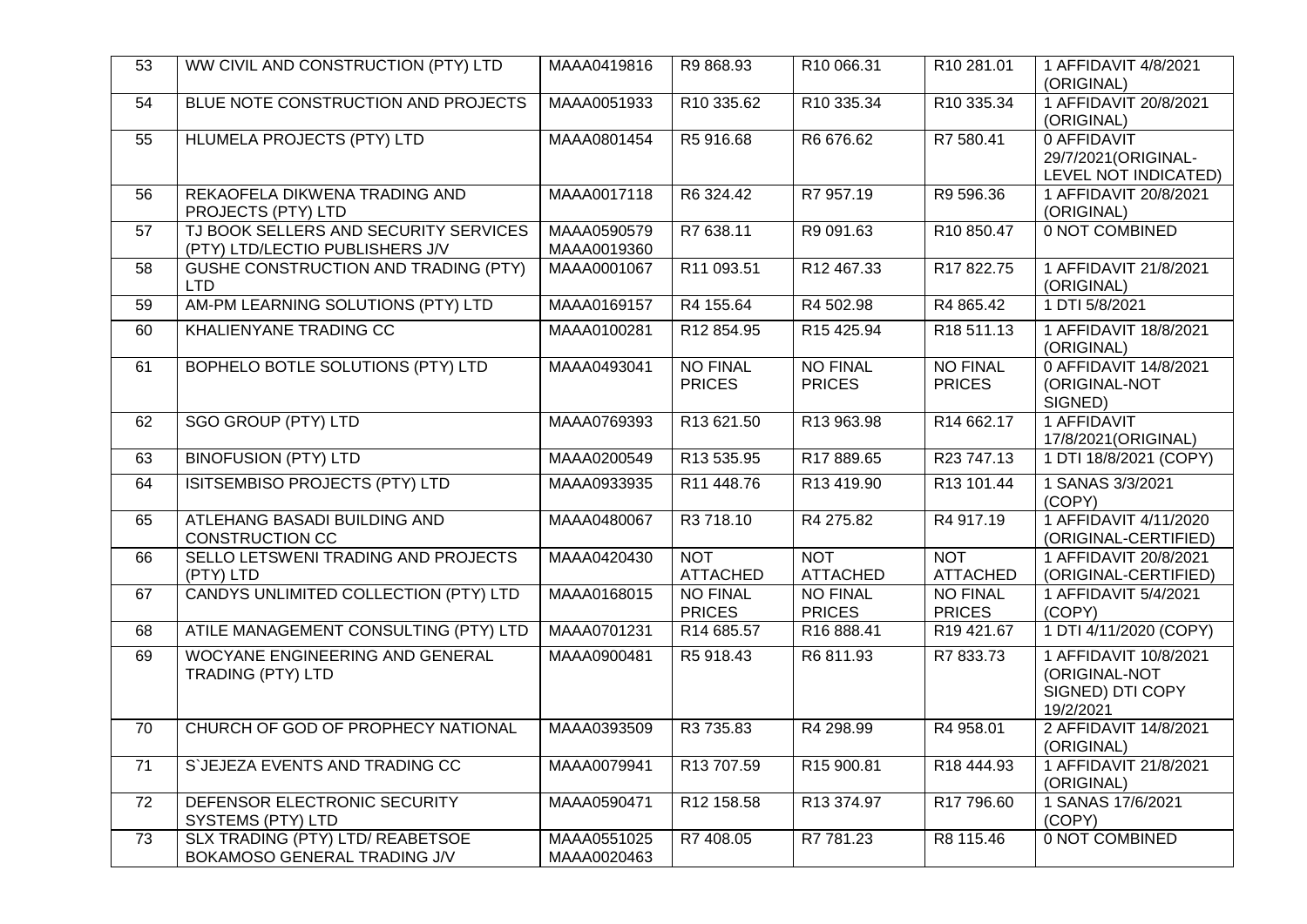| 74              | TLHOLO COMMUNITY DEVELOPMENT AND<br>PROJECTS CO-OPERTIVE LIMITED | MAAA0147958                   | R9 240.66                                                      | R9 240.63                                                      | R9 240.63                                                      | 1 AFFIDAVIT 19/8/2021<br>(ORIGINAL)                                  |
|-----------------|------------------------------------------------------------------|-------------------------------|----------------------------------------------------------------|----------------------------------------------------------------|----------------------------------------------------------------|----------------------------------------------------------------------|
| 75              | MAPHCON CONSULTING (PTY) LTD                                     | MAAA0623865                   | R3 933.42                                                      | R4 166.36                                                      | R4 505.65                                                      | 1 ACCOUNTANT<br>24/11/2020 (COPY)                                    |
| 76              | <b>HOPE MED (PTY) LTD</b>                                        | MAAA0592230                   | R8 397.48                                                      | R9 184.15                                                      | R <sub>10</sub> 361.20                                         | 1 AFFIDAVIT 21/8/2021<br>(ORIGINAL)                                  |
| 77              | JABATHA PAPER AND STATIONERY CC                                  | MAAA0056287                   | R4 156.35                                                      | R4 623.55                                                      | R5 123.25                                                      | 1 AFFIDAVIT 6/2/2021<br>(ORIGINAL)                                   |
| 78              | KHUMOTSHIAMO GENERAL TRADING CC                                  | MAAA0189870                   | R <sub>10</sub> 723.69                                         | R11 796.05                                                     | R12 975.66                                                     | 1 AFFIDAVIT 31/7/2021<br>(COPY)                                      |
| 79              | ZARA BUSINESS SOLUTIONS CC                                       | MAAA0939674                   | <b>NO FINAL</b><br><b>PRICES</b>                               | <b>NO FINAL</b><br><b>PRICES</b>                               | <b>NO FINAL</b><br><b>PRICES</b>                               | 1 AFFIDAVIT<br>8/7/2021(COPY)                                        |
| 80              | <b>LEANO CONSTRUCTION (PTY) LTD</b>                              | MAAA0089144                   | R9 280.18                                                      | R11 143.63                                                     | R13 372.93                                                     | 1 AFFIDAVIT 27/8/2021<br>(ORIGINAL)                                  |
| 81              | MLONYENI SOLUTIONS (PTY) LTD                                     | MAAA0888155                   | R95 549.40                                                     | R107 970.82                                                    | R113 961.43                                                    | 1 AFFIDAVIT 19/8/2021<br>(ORIGINAL)                                  |
| 82              | SENTLE PRODUCTIONS CC                                            | MAAA0058471                   | <b>NO FINAL</b><br><b>PRICES</b>                               | <b>NO FINAL</b><br><b>PRICES</b>                               | <b>NO FINAL</b><br><b>PRICES</b>                               | 1 AFFIDAVIT 17/8/2021<br>(ORIGINAL)                                  |
| 83              | MRISTO GENERAL TRADING (PTY) LTD                                 | MAAA0635814                   | <b>NO FINAL</b><br><b>PRICES</b>                               | <b>NO FINAL</b><br><b>PRICES</b>                               | <b>NO FINAL</b><br><b>PRICES</b>                               | 1 AFFIDAVIT 20/8/2021<br>(ORIGINAL)                                  |
| 84              | LEGENDS 8079 (PTY) LTD                                           | MAAA0790195                   | R4 269.53                                                      | R4919.72                                                       | R5 663.12                                                      | 1 AFFIDAVIT 20/8/2021<br>(ORIGINAL)                                  |
| 85              | NTHATE TRADING CC                                                | MAAA0084703                   | <b>NO FINAL</b><br><b>PRICES</b>                               | <b>NO FINAL</b><br><b>PRICES</b>                               | <b>NO FINAL</b><br><b>PRICES</b>                               | 1 AFFIDAVIT 27/8/2021<br>(ORIGINAL)                                  |
| 86              | MAMPUDI KGWEBONG (PTY) LTD                                       | MAAA0002644                   | R9 558.57                                                      | R <sub>10</sub> 514.42                                         | R11 557.13                                                     | 1 DTI 18/3/2021 (COPY)<br>1 AFFIDAVIT<br>(ORIGINAL)28/8/2021         |
| $\overline{87}$ | <b>MN MANJIYA'S TRADING CC</b>                                   | MAAA0144048                   | R7 935.50                                                      | R8 709.85                                                      | R9 580.05                                                      | 1 AFFIDAVIT 8/6/2021<br>(COPY)                                       |
| 88              | MAGIYA SISTERS CLEANING AND PROJECTS<br>(PTY) LTD                | MAAA0086226                   | R16 929.05                                                     | R18 022.92                                                     | R19 134.52                                                     | 1 DTI 22/4/2021                                                      |
| 89              | <b>TSALAEMENG PROJECTS (PTY) LTD</b>                             | MAAA0733541                   | NOT THE<br><b>CORRECT</b><br><b>PRICING</b><br><b>SCHEDULE</b> | NOT THE<br><b>CORRECT</b><br><b>PRICING</b><br><b>SCHEDULE</b> | NOT THE<br><b>CORRECT</b><br><b>PRICING</b><br><b>SCHEDULE</b> | 1 AFFIDAVIT 5/2/2021<br>(COPY)                                       |
| $\overline{90}$ | <b>ATISANG GROUP</b>                                             | MAAA0086183                   | R9 859.39                                                      | R12 427.69                                                     | R17 407.11                                                     | 1 AFFIDAVIT 28/8/2021<br>(ORIGINAL)                                  |
| 91              | <b>GAUSITWE TRANSPORT AND GENERAL</b><br><b>TRADING CC</b>       | MAAA0085774                   | R14 815.80                                                     | R <sub>16</sub> 297.39                                         | R17 927.12                                                     | 1 AFFIDAVIT 28/8/2021<br>(ORIGINAL)                                  |
| $\overline{92}$ | NEW WORLDS OF OPPORTUNITIES (PTY) LTD                            | MAAA0872685                   | <b>NO FINAL</b><br><b>PRICES</b>                               | <b>NO FINAL</b><br><b>PRICES</b>                               | <b>NO FINAL</b><br><b>PRICES</b>                               | 1 AFFIDAVIT 7/7/2021<br>(ORIGINAL)                                   |
| 93              | <b>JOY SCENT (PTY)LTD</b>                                        | <b>NOT</b><br><b>ATTACHED</b> | R12 915.37                                                     | R15 599.14                                                     | R18 712.09                                                     | 1 AFFIDAVIT 13/7/2020<br>(ORIGINAL-NOT SIGNED<br>AND EXPIRED) MBBIZZ |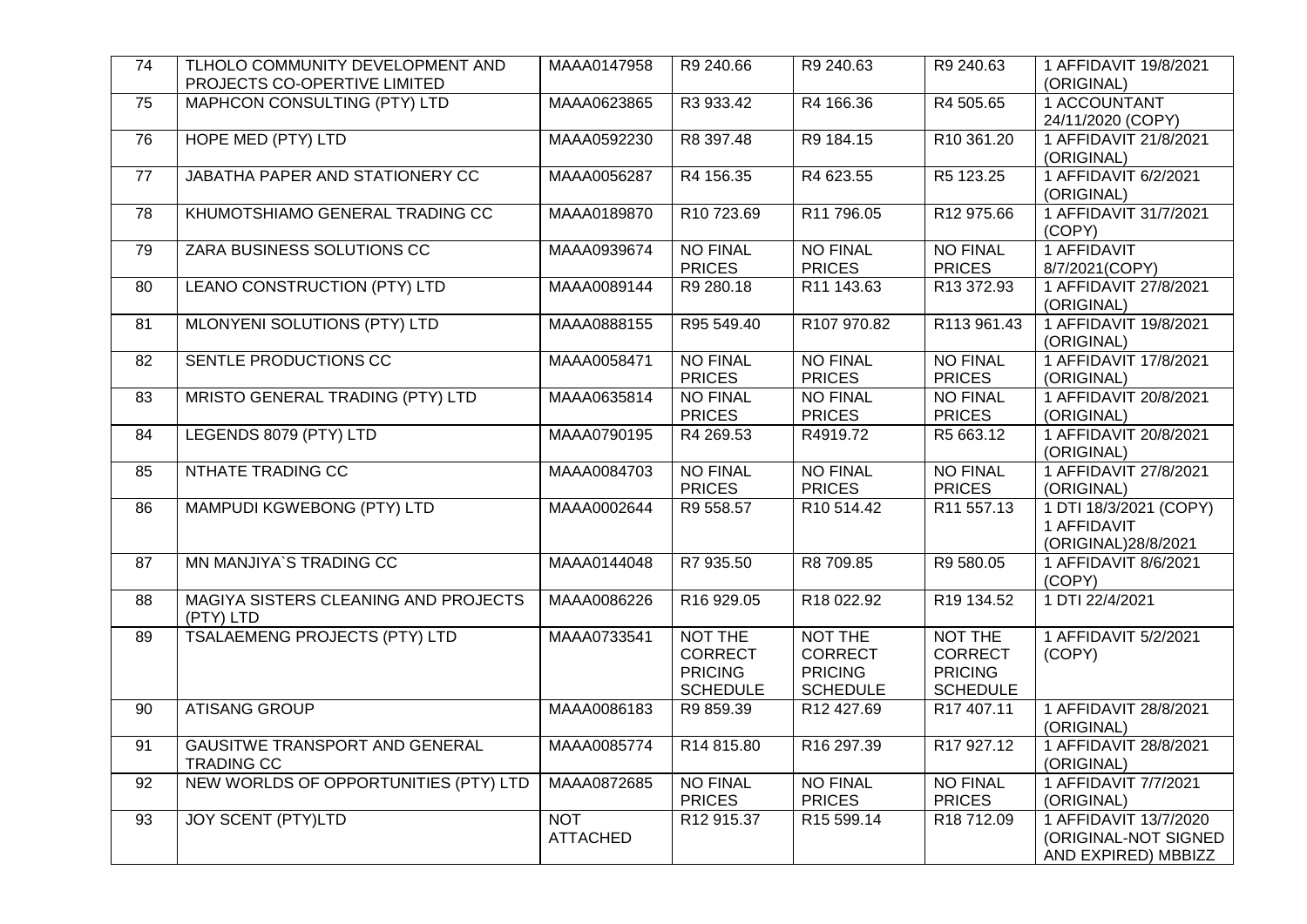| 94                | FLO COM (PTY) LTD                                                                 | MAAA0408760                | R11 007.91                       | R11 669.63                       | R12 369.81                       | 1 AFFIDAVIT 29/7/2021<br>(ORIGINAL)           |
|-------------------|-----------------------------------------------------------------------------------|----------------------------|----------------------------------|----------------------------------|----------------------------------|-----------------------------------------------|
| 95                | <b>LECHABILE CAMPS</b>                                                            | MAAA0955140                | R95 549.40                       | R107 970.82                      | R113 961.43                      | 1 AFFIDAVIT 12/8/2021<br>(ORIGINAL CERTIFIED) |
| 96                | <b>LAZERBANE TRADING CC</b>                                                       | MAAA0128408                | R12 915.37                       | R <sub>15</sub> 599.14           | R18 712.09                       | 1 AFFIDAVIT 28/1/2021<br>(ORIGINAL CERTIFIED) |
| 97                | UMNOTHO ENTREPREUR (PTY) LTD/ GEMINI<br>STATIONERY MANUFACTURERS (PTY) LTD<br>J/V | MAAA0378396<br>MAAA0752929 | R6 630.69                        | R7 040.98                        | R7 476.04                        | 0 NOT COMBINED                                |
| 98                | <b>MARENZO TRADING CC</b>                                                         | MAAA0062688                | R5 561.50                        | R6 107.15                        | R6 706.63                        | 2 SANAS 27/10/2020<br>(ORIGINAL CERTIFIED)    |
| 99                | M4 DEVELOPERS AND ENTERPRISES CC                                                  | MAAA0127040                | R12 915.37                       | R15 557.14                       | R18 712.09                       | 1 AFFIDAVIT 19/8/2021<br>(ORIGINAL)           |
| 100               | MINANA PROJECTS (PTY) LTD                                                         | MAAA0573619                | R6 332.03                        | R6 332.03                        | R6 332.03                        | 1 AFFIDAVIT 20/8/2021<br>(ORIGINAL)           |
| 101               | SEBOTHELO CONSULTANTS AND TRADING<br>(PTY)LTD                                     | MAAA0096234                | R10 476.26                       | R11 788.33                       | R17 041.90                       | 1 DTI 26/5/2021                               |
| 102               | RAL CORPORATION (PTY) LTD                                                         | MAAA0138076                | R11 983.83                       | R13 421.70                       | R <sub>15</sub> 032.30           | 1 AFFIDAVIT 31/7/2021<br>(ORIGINAL)           |
| 103               | <b>SGM LOGISTICS AND SECURITY (PTY) LTD</b>                                       | MAAA0733930                | R3 477.84                        | R3 866.50                        | R4 300.35                        | 1 AFFIDAVIT 22/1/2021<br>(ORIGINAL-CERTIFIED) |
| 104               | RICHARDS TRAINING INSTITUTE (PTY) LTD                                             | MAAA0750538                | R10 913.76                       | R12 115.78                       | R13 514.41                       | 1 AFFIDAVIT 13/8/2021<br>(COPY)               |
| 105               | <b>Q AND M MONICA MAHLANGU TRANSPORT</b><br>AND PROJECTS (PTY) LTD                | MAAA0214661                | <b>NOT</b><br><b>ATTACHED</b>    | <b>NOT</b><br><b>ATTACHED</b>    | <b>NOT</b><br><b>ATTACHED</b>    | 1 AFFIDAVIT 8/1/2021<br>(ORIGINAL)            |
| 106               | <b>B AND I LOGISTICS (PTY) LTD</b>                                                | MAAA0955606                | R5 674.42                        | R6 634.34                        | R7 373.15                        | 1 AFFIDAVIT 12/8/2021<br>(ORIGINAL)           |
| 107               | <b>LITABE AND SEEMA TRADING CC</b>                                                | MAAA0137206                | <b>NO FINAL</b><br><b>PRICES</b> | <b>NO FINAL</b><br><b>PRICES</b> | <b>NO FINAL</b><br><b>PRICES</b> | 1 AFFIDAVIT 24/3/2021<br>(ORIGINAL)           |
| 108               | <b>GORO YA THUSO TRADING</b>                                                      | MAAA0180575                | R <sub>2</sub> 736.85            | R <sub>2</sub> 781.65            | R2 824.40                        | 1 AFFIDAVIT 11/8/2021<br>(COPY)               |
| 109               | BK AUGUST GROUP (PTY) LTB                                                         | MAAA0333840                | R21 296.46                       | R23 582.96                       | R25 960.50                       | 1 AFFIDAVIT 20/8/2021<br>(ORIGINAL)           |
| 110               | <b>B M LUJIVA SECURITY CC</b>                                                     | MAAA0185653                | R5 916.68                        | R6 678.62                        | R7 680.41                        | 1 AFFIDAVIT 20/8/2021<br>(ORIGINAL)           |
| $\overline{111}$  | CENTURY PROJECT MANAGEMENT (PTY)<br>LTD/XTF LOGISTICS (PTY) LTD J/V               | MAAA0902263<br>MAAA0528401 | R4 826.68                        | R5 550.81                        | R6 467.51                        | 0 NOT COMBINED                                |
| 112               | MASWIN TRADING ENTERPRISE CC                                                      | MAAA0015490                | R12 915.37                       | R15 599.14                       | R18 712.09                       | 1 AFFIDAVIT 4/5/2021<br>(ORIGINAL CERTIFIED)  |
| $\frac{113}{113}$ | LETLALO EVENTS MANAGEMENT CC                                                      | MAAA0028681                | <b>NOT</b><br><b>ATTACHED</b>    | <b>NOT</b><br><b>ATTACHED</b>    | <b>NOT</b><br><b>ATTACHED</b>    | 1 AFFIDAVIT 28/7/2021<br>SAICA (COPY)         |
| 114               | LEFA GENERAL TRADING (PTY) LTD                                                    | MAAA0914938                | R10 069.30                       | R11 319.65                       | R14 008.60                       | 1 AFFIDAVIT 19/5/2021<br>(ORIGINAL)           |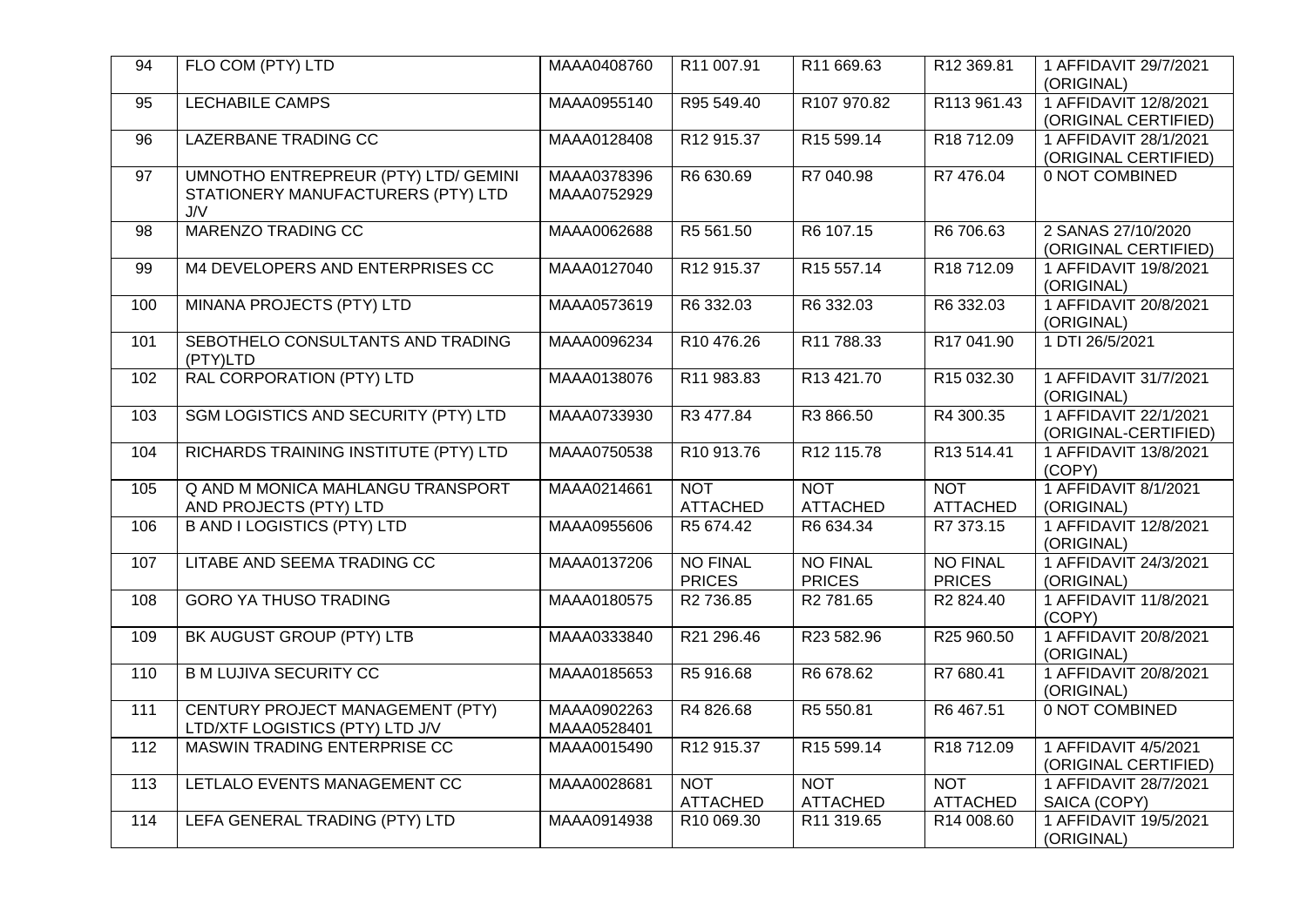| 115 | BEEPA GENERAL TRADING CC                            | MAAA0023433 | <b>NO FINAL</b><br><b>PRICES</b> | <b>NO FINAL</b><br><b>PRICES</b> | <b>NO FINAL</b><br><b>PRICES</b> | 1 AFFIDAVIT 18/8/2021<br>(COPY)                         |
|-----|-----------------------------------------------------|-------------|----------------------------------|----------------------------------|----------------------------------|---------------------------------------------------------|
| 116 | RED LEO TRADING (PTY) LTD                           | MAAA0421257 | R9 123.00                        | R9 123.00                        | R10 414.00                       | 1 AFFIDAVIT 21/8/2021<br>(ORIGINAL)                     |
| 117 | FREEDOM STATIONERY (PTY) LTD                        | MAAA0204811 | R3 864.40                        | R4 444.06                        | R5 110.64                        | 1 SANAS 26/7/2021<br>(CERTIFIED ORIGINAL)               |
| 118 | <b>ASIPHE BOND</b>                                  | MAAA0085793 | R7 371.73                        | R7 814.56                        | R8 272.47                        | 0 AFFIDAVIT 27/2/2021<br>(COPY-LEVEL NOT<br>INDICATED)  |
| 119 | THE LOOK TM (PTY) LTD                               | MAAA0766127 | R7 705.50                        | R8 516.01                        | R9 322.56                        | 1 DTI 24/3/2020-<br>(EXPIRED COPY)                      |
| 120 | MALOTLE GROUP OF COMPANIES (PTY) LTD                | MAAA0664519 | R3 586.64                        | R3 945.30                        | R4 418.74                        | 1 AFFIDAVIT 21/8/2021<br>(ORIGINAL)                     |
| 121 | <b>KTRO CONSTRUCTION (PTY) LTD</b>                  | MAAA0563992 | R13 515.50                       | R17 336.38                       | R21 443.69                       | 1 AFFIDAVIT 13/8/2021<br>(ORIGINAL)                     |
| 122 | AFROPULSE 46 (PTY) LTD                              | MAAA0324929 | R3 440.83                        | R <sub>3</sub> 738.52            | R4 064.27                        | 1 SANAS 14/6/2021<br>(CERTIFIED ORIGINAL)               |
| 123 | THEPE GENERAL TRADING CC                            | MAAA0023186 | R9 222.22                        | R9 614.99                        | R10 098.76                       | 1 AFFIDAVIT 19/8/2021<br>(ORIGINAL)                     |
| 124 | REAL MINDS TRADING (PTY) LTD                        | MAAA0455652 | R3 463.64                        | R3 762.90                        | R4 090.46                        | 0 NOT ACCORDING TO<br>SPEC-NO LEVEL<br><b>INDICATED</b> |
| 125 | PALMERTON CARTRIDGES CC                             | MAAA0000180 | R9 101.10                        | R10 011.15                       | R11 012.20                       | 1 AFFIDAVIT 16/8/2021<br>(ORIGINAL)                     |
| 126 | ANCHOR BEND INVESTMENTS 501 CC                      | MAAA0956655 | <b>NO FINAL</b><br><b>PRICES</b> | <b>NO FINAL</b><br><b>PRICES</b> | <b>NO FINAL</b><br><b>PRICES</b> | 1 AFFIDAVIT 13/8/2021<br>(ORIGINAL)                     |
| 127 | LAMEEZ AND EDNA (PTY) LTD                           | MAAA0362726 | <b>NO FINAL</b><br><b>PRICES</b> | <b>NO FINAL</b><br><b>PRICES</b> | <b>NO FINAL</b><br><b>PRICES</b> | 1 AFFIDAVIT 17/8/2021<br>(COPY)                         |
| 128 | <b>UNATHI BUSINESS TRUST</b>                        | MAAA0374948 | <b>NO FINAL</b><br><b>PRICES</b> | <b>NO FINAL</b><br><b>PRICES</b> | <b>NO FINAL</b><br><b>PRICES</b> | 1 AFFIDAVIT 4/8/2021<br>(ORIGINAL)                      |
| 129 | TSINGTSING TRADING (PTY) LTD                        | MAAA0097641 | R10 626.01                       | R10 968.49                       | R <sub>11</sub> 311.40           | 1 AFFIDAVIT 11/6/2021<br>(COPY)                         |
| 130 | WAY FORWARD LOGISTICAL SOLUTIONS CC                 | MAAA0001973 | R4 154.31                        | R4 780.22                        | R5 476.13                        | 1 AFFIDAVIT 20/8/2021<br>(ORIGINAL)                     |
| 131 | THE INTENDED GROUP (PTY) LTD                        | MAAA0961370 | R10 913.76                       | R12 115.78                       | R13 514.41                       | 1 AFFIDAVIT 13/8/2021<br>(ORIGINAL)                     |
| 132 | SHINING DAISY (PTY) LTD                             | MAAA0615488 | <b>NO FINAL</b><br><b>PRICES</b> | <b>NO FINAL</b><br><b>PRICES</b> | <b>NO FINAL</b><br><b>PRICES</b> | 1 DTI 6/7/2021<br>(CERTIFIED ORIGINAL)                  |
| 133 | IIK CONGLOMERATE INVESTMENTS CC                     | MAAA0948276 | R6 374.48                        | R7 330.35                        | R8 326.76                        | 1 AFFIDAVIT 28/6/2021<br>(ORIGINAL)                     |
| 134 | MAHLOGO WA PHELADI BUSINESS<br><b>ENTERPRISE CC</b> | MAAA0126028 | R8 833.21                        | R9 275.09                        | R9 748.63                        | 1 AFFIDAVIT 19/8/2021<br>(ORIGINAL)                     |
| 135 | BARA BA MAPHIRI (PTY) LTD                           | MAAA0621062 | R16 000.00                       | R17 128.01                       | R18 412.42                       | 1 AFFIDAVIT 20/8/2021<br>(ORIGINAL)                     |